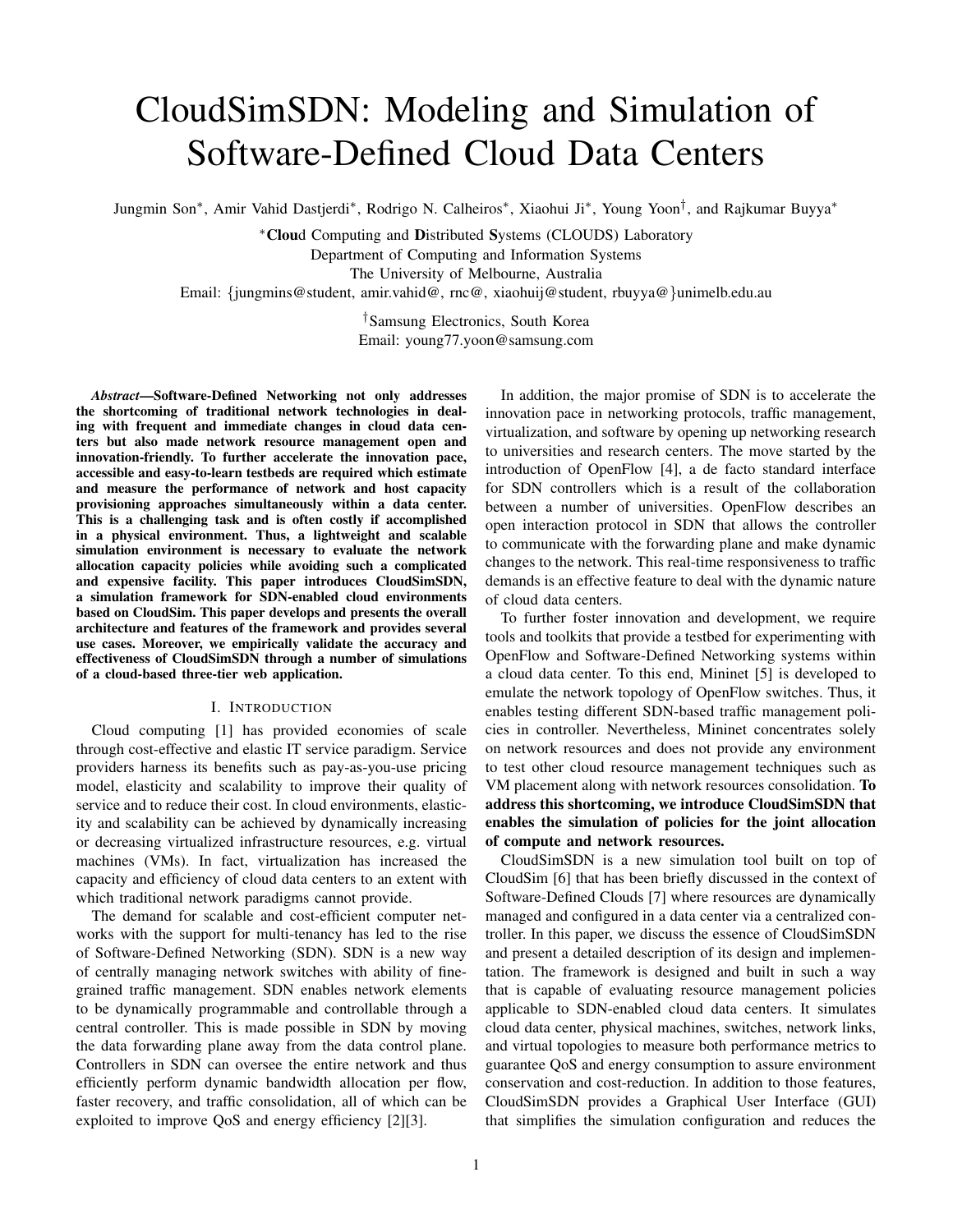learning curve.

The CloudSimSDN accuracy is validated and its effectiveness is tested through a number of experiments. The experiments do not intend to provide a novel algorithm for traffic prioritization or host-network resource management but to prove the effectiveness of the simulator in a number of use case scenarios.

The remainder of the paper is organized as follows. In Section II, we describe the related works and highlight the uniqueness of our simulator. In Section III, we emphasize the requirements of the simulation, then Section IV provides the description of overall framework design and its components in detail. The validation process of the simulator is explained in Section V, followed by an evaluation with use case scenarios for three-tier applications in Section VI. Finally, the paper is concluded with a list of future directions.

## II. RELATED WORK

Recently, many cloud environment simulation tools were proposed to enable reproducible and controlled evaluation of new algorithms for management of cloud resources and applications. CloudSim [6] is a discrete event-based cloud simulator implemented in Java, enabling the simulation of data centers with a number of hosts. VMs can be placed in a host in accordance to VM placement policy. After creating VMs, workloads can be submitted and executed in VMs. Additional elements can be implemented and added to the simulator to operate with other entities by receiving and sending events. CloudSim does not support network evaluation in details.

NetworkCloudSim [8] simulates applications with communication tasks in CloudSim. In this work, network elements such as switches and links are implemented and added in CloudSim and used to estimate network transmission time. However, they focused on modeling and simulating messagepassing applications in a data center that does not include SDN and its dynamically configurable features. We emphasize support of SDN features such as dynamic network configuration and adjustable bandwidth allocation.

The iCanCloud simulator [9] is a solution aiming at the simulation of large scale cloud experiments. It focuses on enabling a cost-performance analysis of applications executing on the cloud. Network simulation is enabled by the INET framework, which enables the simulation of network infrastructures including devices (such as routes and switches) and protocols (such as TCP and UDP) [9]. It does not support the modeling and simulation of SDN controllers and related features.

GreenCloud [10] is a cloud simulator focusing on energyefficiency research. It extends the NS2 simulator [11], and is able also estimate not only power consumption of computing resources but also from network resources. As for the previous cases, it cannot model and simulate features of SDN.

SPECI [12] is a simulator that focuses on modeling and simulating the data center middleware and failures in the underlying infrastructure. It focuses on analyzing the performance of the middleware under different network conditions. It does not support modeling of cloud applications or SDN features.

RC2Sim [13] is a tool for experimentation and functionality tests of cloud management software via simulation and emulation in a single host. Network is simulated via a module that calculates expected data transfer times given a usersupplied cloud network topology. Unlike the previous simulators, RC2Sim targets analysis of control commands to the cloud infrastructure (such as request for VM creation) rather than analysis of the performance of cloud applications using different policies and cloud environments.

Mininet [5] is a widely used SDN emulation tool to test SDN controllers. It emulates hundreds of nodes with different network topologies in a Linux machine using virtualization techniques provided by the Linux operating system, which presents more accurate results reflecting delays and congestion at the OS level. An external OpenFlow controller can be attached and tested in Mininet. Similarly, Linux programs can be executed in a virtual node. However, Mininet, similar to NS-3[14], is not capable of testing cloud-specific features such as VM placement policies, workload schedulers, etc.

Teixeira et al. [15] introduced a framework to test SDN cloud-data center controllers using Mininet and POX, a Python controller for OpenFlow SDN standard [16]. They used Mininet to manage network topologies and data traffics and POX to implement the controller of the framework. Thus, it can provide practical results and provide software that is ready-to-use in a real SDN environment. However, it does not allow simulation of cloud-specific features such as different configuration of VM types and application execution.

# III. SOFTWARE-DEFINED CLOUD DATA CENTER SIMULATION: GOALS AND REQUIREMENTS

Simulation is a valuable tool for initial research of new policies and techniques in distributed systems, as it enables reproducible experimentation in a controlled environment, which is hard to achieve in real cloud infrastructures. Simulation enables quick evaluation of strategies in different scenarios, which can be applied as an initial filter against approaches that underperform compared to existing approaches. As noted earlier, simulation tools exist to enable evaluation of policies for cloud infrastructures, although without support for SDN and all its benefits. Tools exist also that can simulate the effect of SDN controllers on response time of network packets, but without supporting cloud features.

As cloud infrastructures can benefit considerably from SDN and its capabilities, a tool that enables design and test of controller policies and its effect in cloud infrastructures is desirable, and this is the objective of the tool proposed in this paper. Thus, to achieve our goals of reproducible and controlled experimentation of Software-Defined Cloud data centers, we identified the following requirements:

- Capacity to represent core data center computing elements;
- Capacity to simulate flows and different policies that can be implemented per flow in the infrastructure;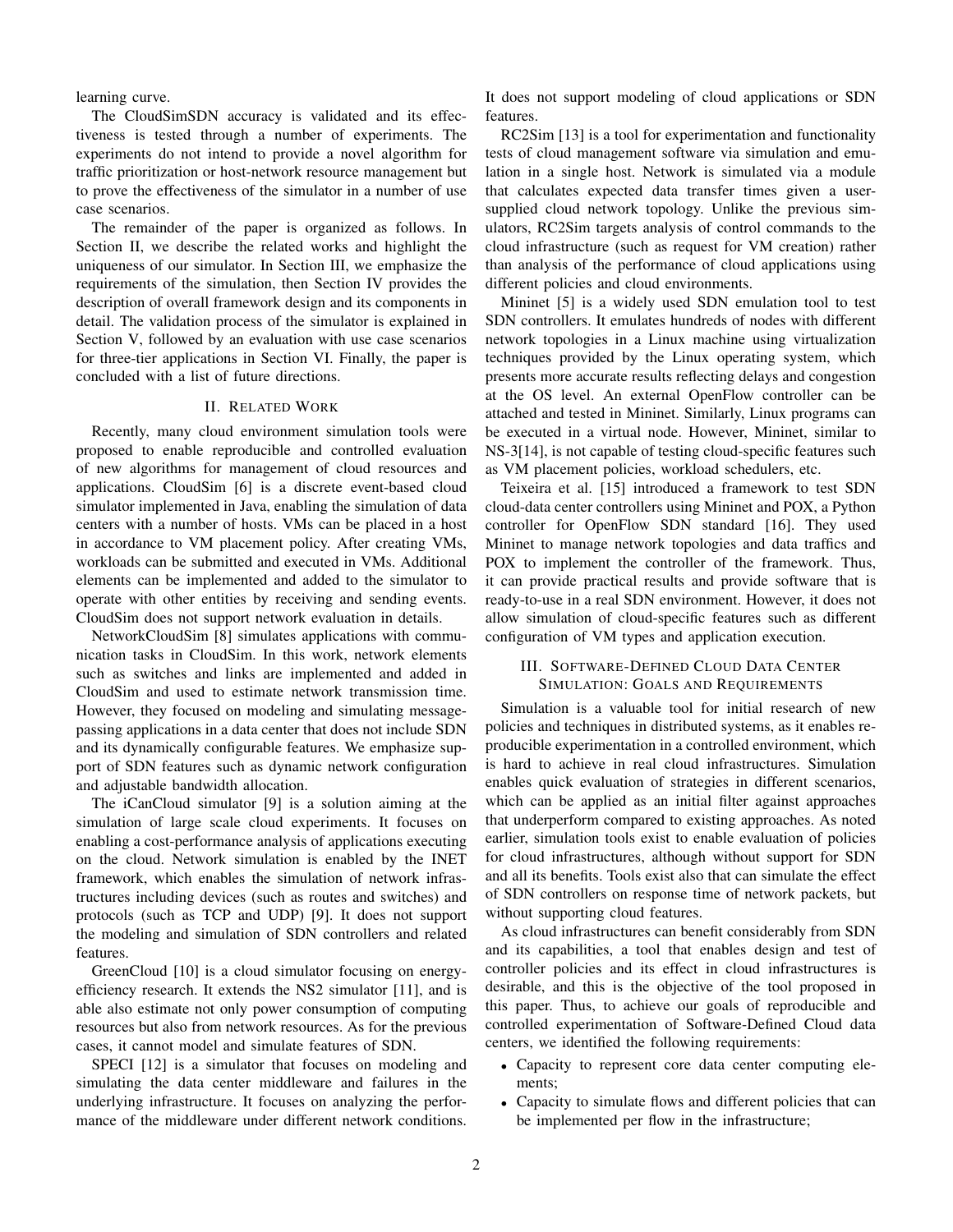

Fig. 1. CloudSimSDN architecture.

- Support for flexible description of virtual networks that can be deployed on top of the simulated physical network;
- Flexible model of applications, enabling representation of both data transfer and computational needs of the application;
- Support for reuse of network descriptions (network topologies and data flows), possible via some standard file output format; and
- Intuitive graphical user interface (GUI) for design of physical and virtual topologies.

The above requirements drove the design and development of our framework, which we detail in the next section.

# IV. FRAMEWORK DESIGN

Our SDN simulator, CloudSimSDN, is built on top of the CloudSim toolkit [6]. It leverages CloudSim's capabilities of modeling computational elements of data centers and CloudSim's simulation engine. To enable modeling and simulation of SDN, we added a number of components to simulate network traffic and SDN controller behaviors.

Figure 1 shows the architecture of CloudSimSDN. Users of our framework supply user code and scenarios. Physical and virtual topology configurations can be supplied either as JSON files or as program codes (which are written in Java). Another approach for user input is a GUI that translates requirements into physical and virtual topology configurations.

Besides infrastructure description, end-users' requests description, which compose the input workload for the simulation, are supplied in CSV files. Each workload should specify the submission time along with a list of job processing size

and traffic data size. In addition to workload and topology configurations, scheduling policies should be provided, such as VM placement algorithm and network policies. Brokers can be programmed to simulate the behavior of end-users or data centers. Regarding these policies, a user can either utilize built-in policies or can develop their own (by extending abstract classes). The aforementioned user input feed to topmost elements of the architecture, namely *Virtual Topology* and *Workload*.

*VM Services* are in charge of managing VMs and network, by calculating application execution and packet transmission time between VMs. The next layer, *Resource Provisioning*, is composed of two modules. VM Provisioning is a core module to provision VMs within data center according to VM placement policy specified by simulator users. Network provisioning is performed according to the network policies in use in the simulation. The next layer, *Resource Allocation*, contains modules that allocate resources specified in the bottommost layer of the architecture, *Cloud Resources*.

Figure 2 contains a simplified class diagram for the main classes of our approach. These classes are discussed in the rest of this section.

# *A. CloudSim core logic*

The original CloudSim core logic is used to simulate the basic compute elements that compose the cloud infrastructure. On CloudSim, physical hosts can be defined with specific configurations and VMs are placed on the host that meets resource requirements such as CPU power, memory, and storage size. CloudSim simulates a range of elements of the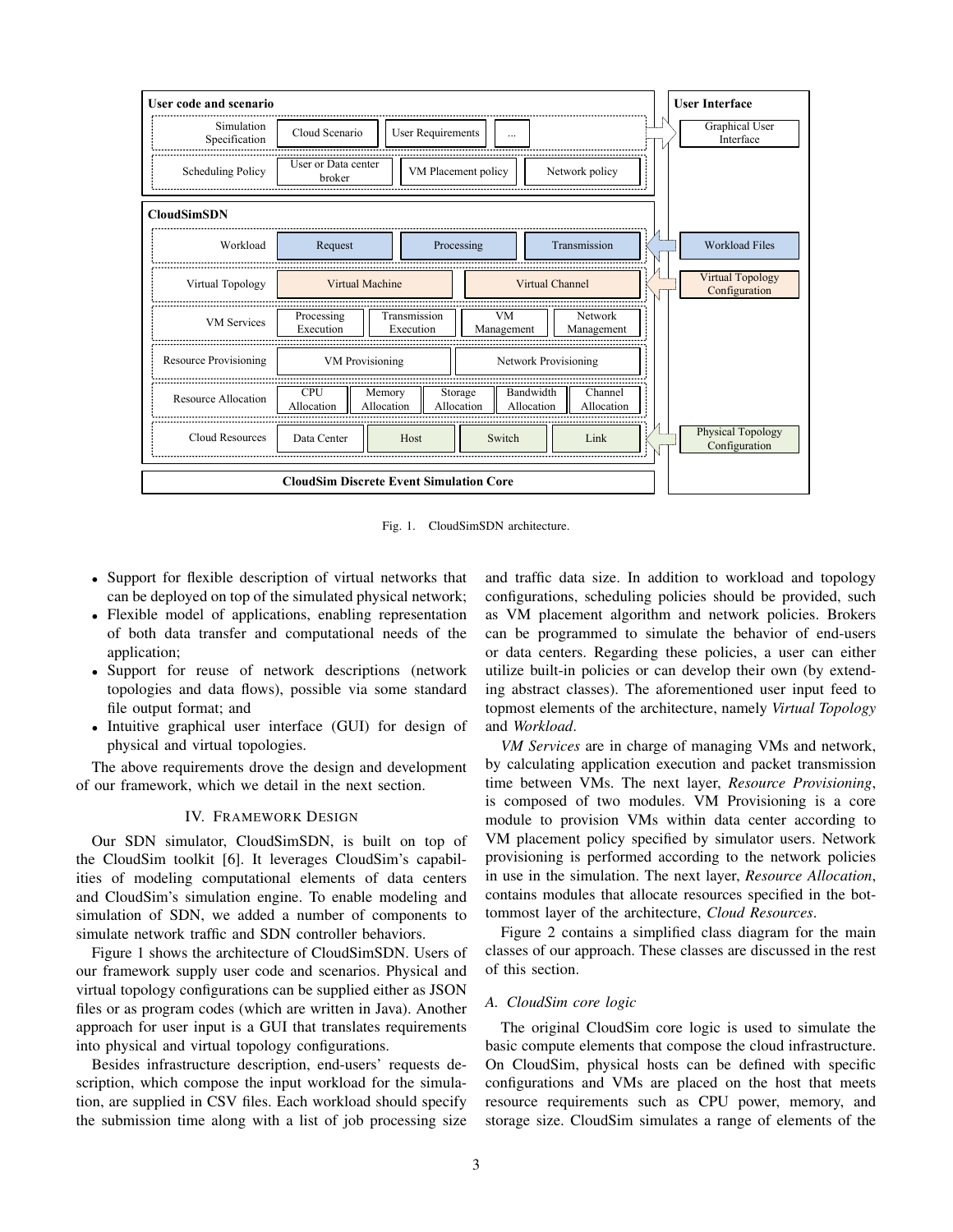

Fig. 2. CloudSimSDN Class Diagram.

cloud architecture, including data center, physical host, VM, VM scheduler, workload scheduler, etc. Although network bandwidth is one parameter of the configuration for physical machines and VMs, bandwidth in CloudSim is used only as a constraint for VM scheduler, and thus the proposed extension is necessary for modeling of SDN features for networking provisioning.

# *B. Abstracting physical and virtual topology*

The physical topology includes hosts, switches, and links. VMs are placed in physical hosts, and network packets are transferred between hosts via switches. Hosts are specified with their computational power, memory, and storage size. Links connect a host to a switch or connect switches with specified bandwidth.

Similarly, virtual topology includes VMs and virtual links. VMs are described with the required computational power, memory, and storage size. Virtual links connect VMs with optional bandwidth amount. If the bandwidth is not specified in a virtual link, then the simulator assumes that communication between them occurs without bandwidth reservation. Case users specify virtual links between two points, bandwidth reservation between the points need to be enforced. Because the path connecting such two points could be chosen among different paths of the physical topology, the problem of mapping the virtual topology on the physical one needs to be solved with some objective in mind (such as minimizing the average path length or minimizing the number of network devices involved in the solution). This problem is known as *Virtual Network Embedding* (VNE) problem. There are various researches conducted to solve the VNE problem [17], which can be implemented and tested in our simulator.

# *C. Network modules*

To simulate packet transfer between VMs, we developed a *Switch* class performing SDN-enabled switch function managed by a controller. Forwarding rules are installed by the controller's *Network Operating System*, and can be dynamically changed depending on the network traffic. The virtual links connecting switches and/or VMs are represented with a

*Channel* class that defines the physical path capacity of such channels. The class holds a list of physical network elements, such as switches and hosts, along with physical links between those elements.

Once a network packet is generated from a VM and sent to the underlying host, it is forwarded to the destination host using a channel through forwarding routes. By default, a channel is shared by all packets if they are sent from the same source VM to the same destination VM. Since different virtual channels could share the same physical link, each physical link also maintains the list of channels passing through the link itself. If a new channel is created and added to the link, the link updates the shared bandwidth of all channels which passes through the link.

By using the *Network Operating System*, it is also able to create a dedicated channel for a specific traffic flow. As SDN allows the controller to differentiate network flows depending on the type of traffic, our framework also can create a channel for a specific flow with dedicated bandwidth allocation. In this case, an extra channel is created in addition to the default channel, and the packets with specific flow id are forwarded using the new channel.

*Network Operating System* class represents the central controller managing the overall network behavior of the simulation. It monitors all the network's channels and packets, and decides how to reconfigure each network element. Userdefined network policies can be developed by extending this class. It also calculates the estimated arrival time for each packet based on the allocated bandwidth for each channel and the number of packets sharing the same channel. If there is more than one channel sharing a link, each channel size is also included in the bandwidth calculation.

Functions and behaviors supported by SDN are implemented in the *Network Operating System* class. For example, if dynamic bandwidth allocation is necessary to be simulated, policies specifying how to allocate bandwidth to each flow are implemented in this class.

#### *D. Calculating packet transmission time*

Simulation of network requires that the transmission time for data transferred between hosts is calculated. Calculation is straightforward if the data is transmitted for one hop that is not shared with other hosts. However, it is more complicated to estimate travel time when the packet needs to be transferred to the host via multiple hops where some are shared by other hosts. In fact, data is fragmented into several packets involved in multiple fragmentation process on each network layer depending on protocols. The fragmentation processes are complicated and varied on different protocols.

Therefore we simplify the transmission process model and the estimation of transmission time. We introduce the class Channel, an end-to-end edge from sender to receiver consisting of multiple links. It is a path for data packets that are going through a series of queues of ports in different switches. The class Link is a physical medium between ports of switches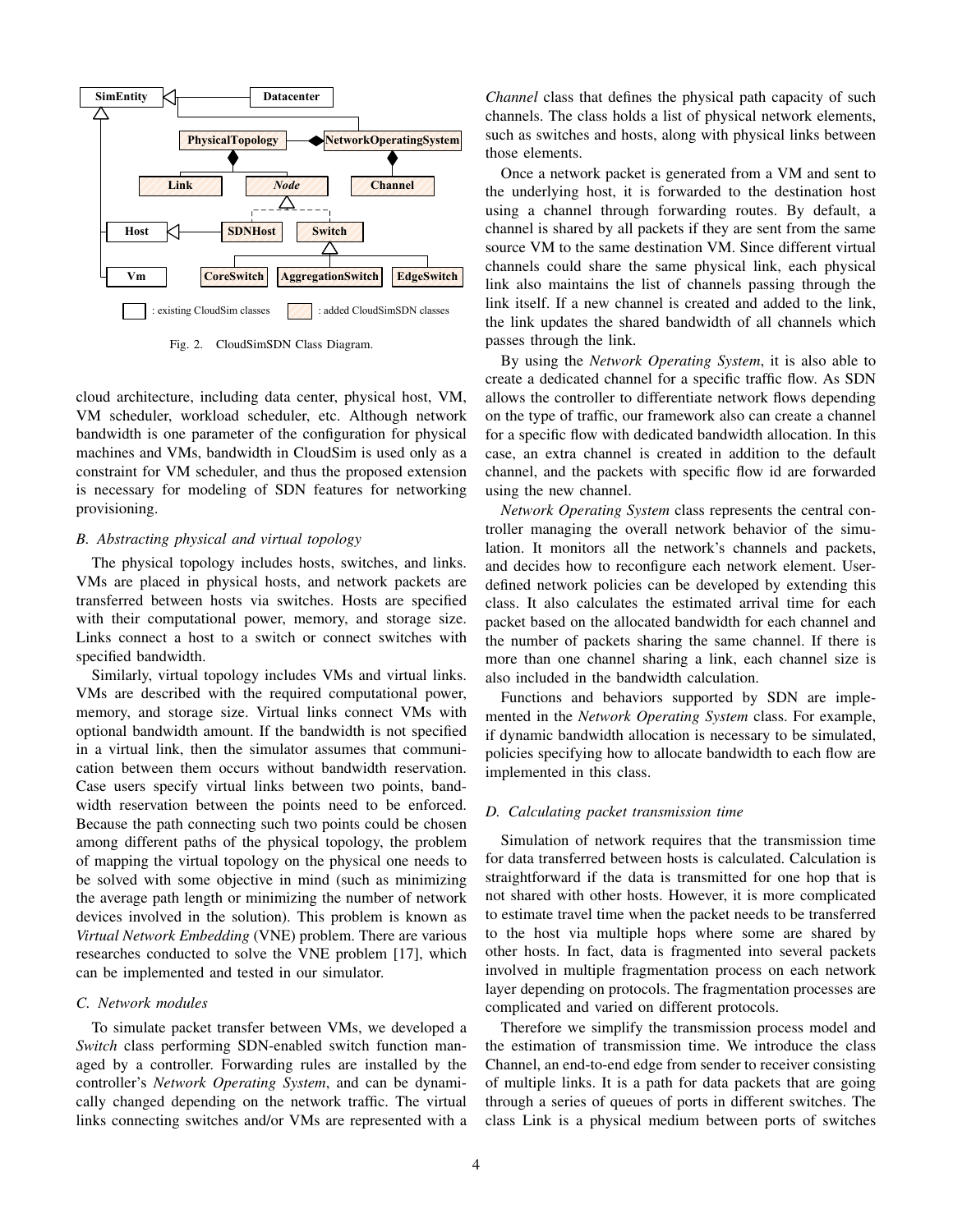

Fig. 3. User request modeling.

or hosts. The class Transmission refers the transferring data between two hosts which travels through the channel.

In each link, bandwidth is first allocated to the priority channel if SDN is configured to allocate a specific amount of bandwidth to the channel. Afterwards, the remaining bandwidth is equally shared by the channels passing through the link. Thus, allocated bandwidth  $BW_{c,l}$  for a channel c in the link l is defined as  $BW_{c,l} = \frac{BW_l}{N_l}$ , where the link (l) has available bandwidth  $(BW_l)$  shared by the number of channels  $(N_l)$ .

As a channel is composed of multiple links, the transmission speed of the channel basically depends on the least bandwidth among the links. Even if some links have higher bandwidth, there would be a bottleneck when packets pass through a link with lower bandwidth. Thus, for the time period  $\Delta t$ , when no channel has been added or removed, the amount of data  $D<sub>c</sub>$  transferred from sender to receiver on a channel  $c$  can be calculated with Equation 1:

$$
D_c = \Delta t \times Min(BW_{c,l})
$$
 (1)

When a new channel is added, Network Operating System informs all links where the new channel passes through, and existing channels are updated with a new lower bandwidth value. Channels and links are also updated when a data transmission is finished and the allocated channel is deleted. In this case, the remaining channels will have more bandwidth as there is one less channel using the link. Updated bandwidth values are used to calculate the size of data transferred for the next time period.

## *E. Abstracting user requests*

In practice, a job associated with network transport can be abstracted as a combination of computation processing interleaved with packet transfers. For example, in a web service model, when a request is received at the front-end server, e.g. web server, the front-end server computes the

request and creates another request to the mid-tier server, e.g. application server. In the same way, when the mid-tier server receives a request, it processes the request, and sends another request to the back-end server, e.g. database server.

In order to model a request containing both workloads and network transmissions, three classes are implemented: *Request*, *Processing* and *Transmission* (see Figure 3). *Request* has a list of either *Processing* or *Transmission*, while Processing contains a computation workload (Cloudlet) and Transmission has a network transmission requirement (Package). Several Processing and Transmission objects can compose a Request which should appear in order. If Transmission is appeared after Processing in the Request, the Request is sent to the next VM that is supposed to execute the following Processing. For easy use, list of requests can be input in a CSV format in which has multiple pairs of Processing and Transmission.

In order to estimate network transfer time for each packet, we introduce a Queue in nodes for each flow. For example, if a flow is set up between two hosts, the queue should be set up in the sender's host as well as in all switches that packets go through.

## *F. GUI modules*

On top of CloudSimSDN application logic, we also developed a GUI to enable visualization of the simulation input and output. The GUI facilitates description of both physical and virtual topology by drawing elements such as hosts, switches, VMs, and links. The topologies can be saved and loaded in JSON file format. It also supports direct execution of the simulation using the loaded topologies and workload files.

The GUI module consists of three layers: Framework layer, Business layer, and Interface layer. The Framework layer consists of the core graphic modules to draw the graphical user interface and the programming interface to supply the topologies to the underlying application logic. The Business layer is in charge of connecting the core logic to the Interface layer. *GraphView* is the core part of the Business layer where network topologies can be drawn by using the graph visualization library, i.e. Java Swing. *SDNExecution* performs CloudSimSDN simulation and presents the output. On top of it, the Interface layer is used to interact with users by defining user-friendly interface.

A screenshot of the GUI is shown in Figure 4. In the center two main panels are to visulize the physical and logical topologies. The tool bar above the main panels has several buttons to be selected to draw vertices and edges for each topology as well as to import and export to files. Management functions are also executable through the GUI, such as starting simulation execution, and showing the simulation result.

#### V. VALIDATION

Validation of CloudSimSDN is a focal point when it comes to the applicability of the simulation. In order to validate CloudSimSDN, we have conducted a series of experiments that compare CloudSimSDN and Mininet with the same workload. As noted earlier, Mininet is a network emulator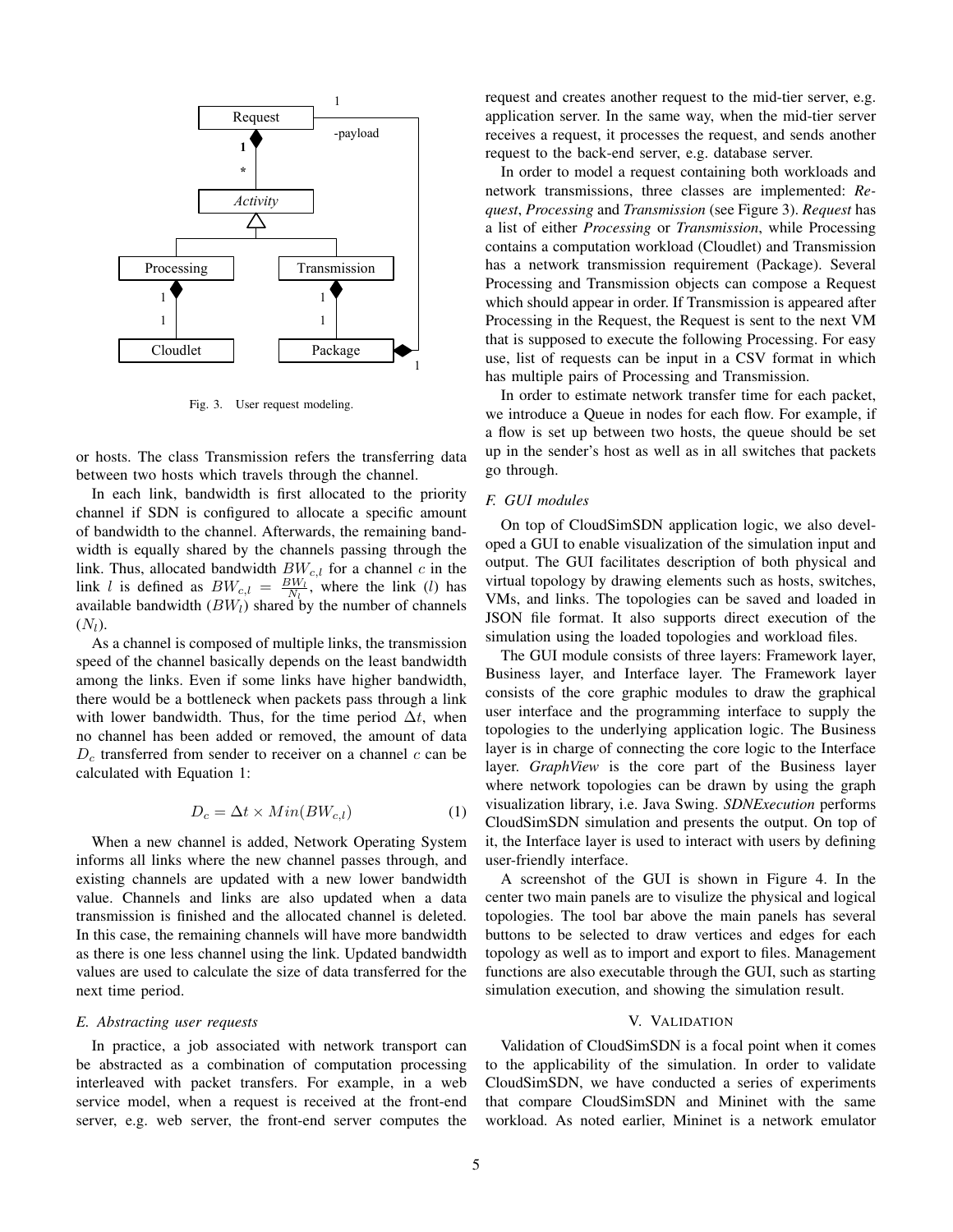

Fig. 4. Screenshot of the graphical user interface of CloudSimSDN in the network topology design mode. The left panel contains the physical network topology while the right panel contains the virtual topology.

for the creation of virtual network using the Linux kernel and measurement of data transmission time sent via OS protocol stack. Since it uses the actual Linux kernel for the network emulation, Mininet generates more realistic results, and is widely used to measure SDN-based traffic management policies in controller. Our goal is to first build scenarios with different data sizes and different shortest paths between hosts (including different network elements). Next, for each scenario we analyze how close is the data transfer time between hosts in CloudSimSDN and Mininet which can demonstrate the accuracy of the CloudSimSDN.

## *A. Mininet setup*

Environment for Mininet experiments is set up in Python using Mininet Python API [18]. Network topology in Mininet is created by adding and configuring hosts, switches, and links, and then each host is scheduled to start data transmission at the same time with other hosts simultaneously. To achieve it, we developed: 1) monitoring agents to measure data transmission time between hosts; 2) Sender agents that generate dummy data with specified size and send it to the receiver agent. Before data transmission begins, the program waits until the given time to make sure all senders start transmission at the same time. When the receiver agent on the other side finishes receiving all data, it sends back an acknowledgement. Once done, the monitoring agent calculates the transmission time. Time clocks of the emulated hosts within Mininet are synchronized as they share the same system clock.

## *B. Testbed configuration*

We created a tree topology of depth 2 with four hosts (see Figure 5). The root is a core switch which has two edge switches as child nodes. The leaves are four physical machines connected to the edge switches. Although a tree topology



Fig. 5. Physical topology configuration for the validation test.

can be effortlessly configured, it can support a number of scenarios, e.g. data sending from VM1 to VM2 passes through only an edge switch, while data from VM2 to VM3 passes through the entire network. In addition, we created one VM in each physical machine in CloudSimSDN because Mininet does not allow VM simulation. Hence, each VM represents a physical machine in Mininet. The configured link speed between core and edge switches, and between edge switches and hosts, are shown in Table I.

In each scenario in Table II, each host is configured to send data with different sizes to the other hosts at the same time, which makes links be shared among multiple connections. As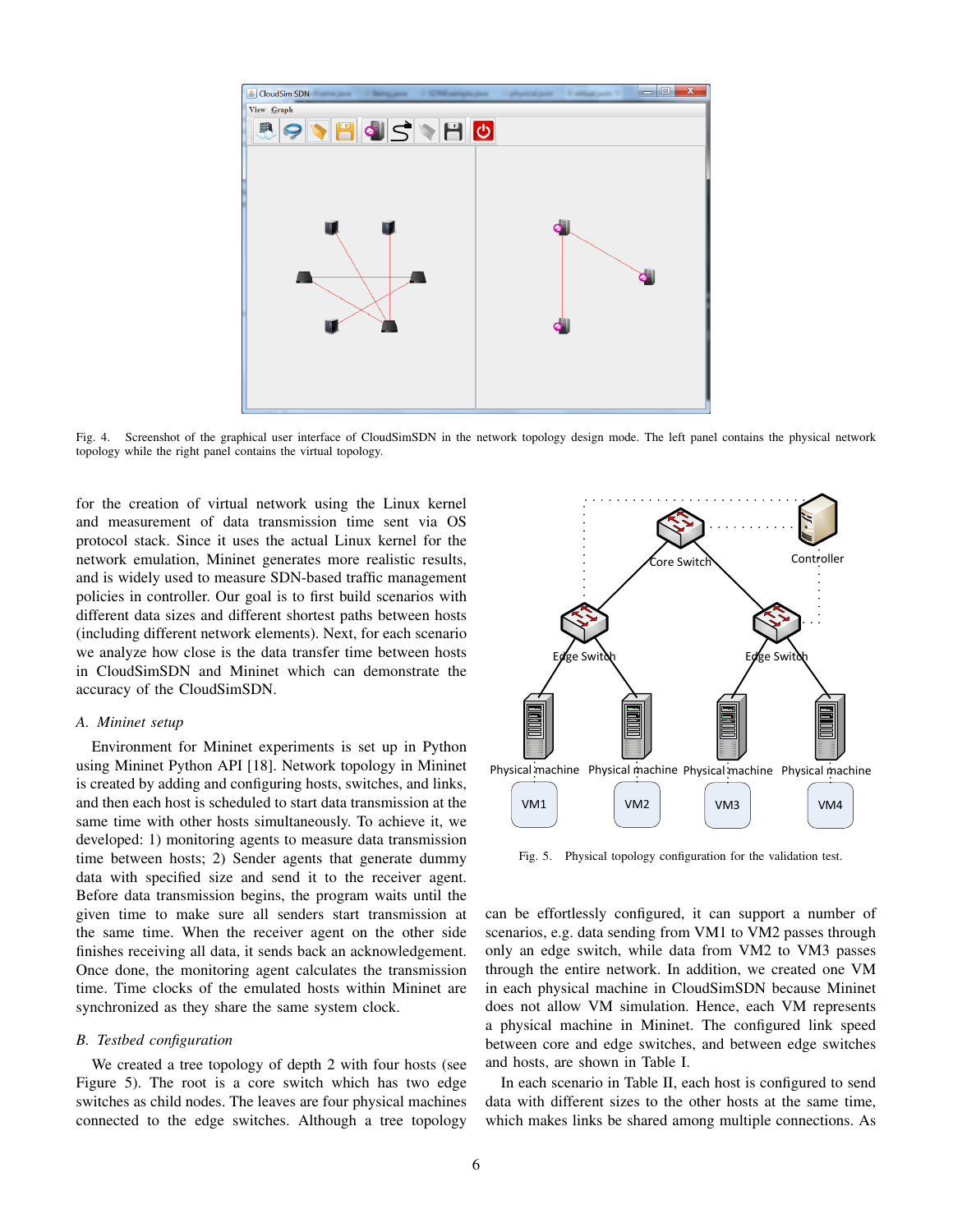TABLE I LINK CONFIGURATION FOR THE VALIDATION EXPERIMENTS.

| Link                                  | Bandwidth                   |
|---------------------------------------|-----------------------------|
| Core $\leftrightarrow$ Edge switches  | 10 Mbps                     |
|                                       | $(1.25 \text{ MBytes/sec})$ |
| Edge switches $\leftrightarrow$ Hosts | 10 Mbps                     |
|                                       | $(1.25 \text{ MBytes/sec})$ |

TABLE II VARIOUS SCENARIOS FOR VALIDATION.

| Scenario   | Sender          | Receiver        | Data size                          |
|------------|-----------------|-----------------|------------------------------------|
| Scenario 1 | VM1             | VM4             | 10 MBytes                          |
|            | VM <sub>2</sub> | VM4             | 10 MBytes                          |
|            | VM3             | VM4             | 10 MBytes                          |
|            | VM1             | VM4             | Varied in uniform distribution     |
| Scenario 2 | VM2             | VM4             |                                    |
|            | VM3             | VM4             | $(a = 10$ MBytes, $b = 20$ MBytes) |
| Scenario 3 | VM1             | VM <sub>2</sub> | 10 MBytes                          |
|            | VM2             | VM3             | 10 MBytes                          |
|            | VM3             | VM1             | 10 MBytes                          |
| Scenario 4 | VM1             | VM2             | Varied in uniform distribution     |
|            | VM2.            | VM3             |                                    |
|            | VM3             | VM1             | $(a = 10$ MBytes, $b = 20$ MBytes) |

shown in Table II, scenarios differ in the path that the data travels. All transmissions are set up to start at the same time, hence if the data size is not the same, some transmissions finish earlier than other transmissions, and then the links, which are shared by terminated transmission, will have more bandwidth for the rest of connections.

## *C. Validation results*

Figure 6 shows the measured transmission time in CloudSimSDN and Mininet for the four scenarios described in Table II. In Scenario 1 for the fixed data size, the difference between CloudSimSDN and Mininet is at most 2.5%. When we have variable data size and the same path in Scenario 2, for the majority of cases (for each of which data size is randomly generated based on the distribution described in Table II) the differences is below 4.6%. In Scenario 3, where the path includes more network elements, the difference slightly increased compared to Scenario 1. For the case of Scenario 4, with the same path as Scenario 3 and variable data size, there is only a narrow increase in the difference. This is because factors that affect the network performance, such as TCP window size, OS layer delay, fragmentation latency, etc., are abstracted away from the simulation model. However, this slight loss of accuracy comes with extra advantage of enabling larger-scale evaluation (as our framework does not limit the number of simulated hosts) and also representation of the whole software stack (including the application running on the cloud platform) in the evaluation scenario, as we demonstrate in the next section.



Fig. 6. Comparison of CloudSimSDN with Mininet for average transmission time for each scenario.

# VI. USE CASE EVALUATION

We focus on two use cases (built in the context of multitier web applications) to demonstrate the simulator capabilities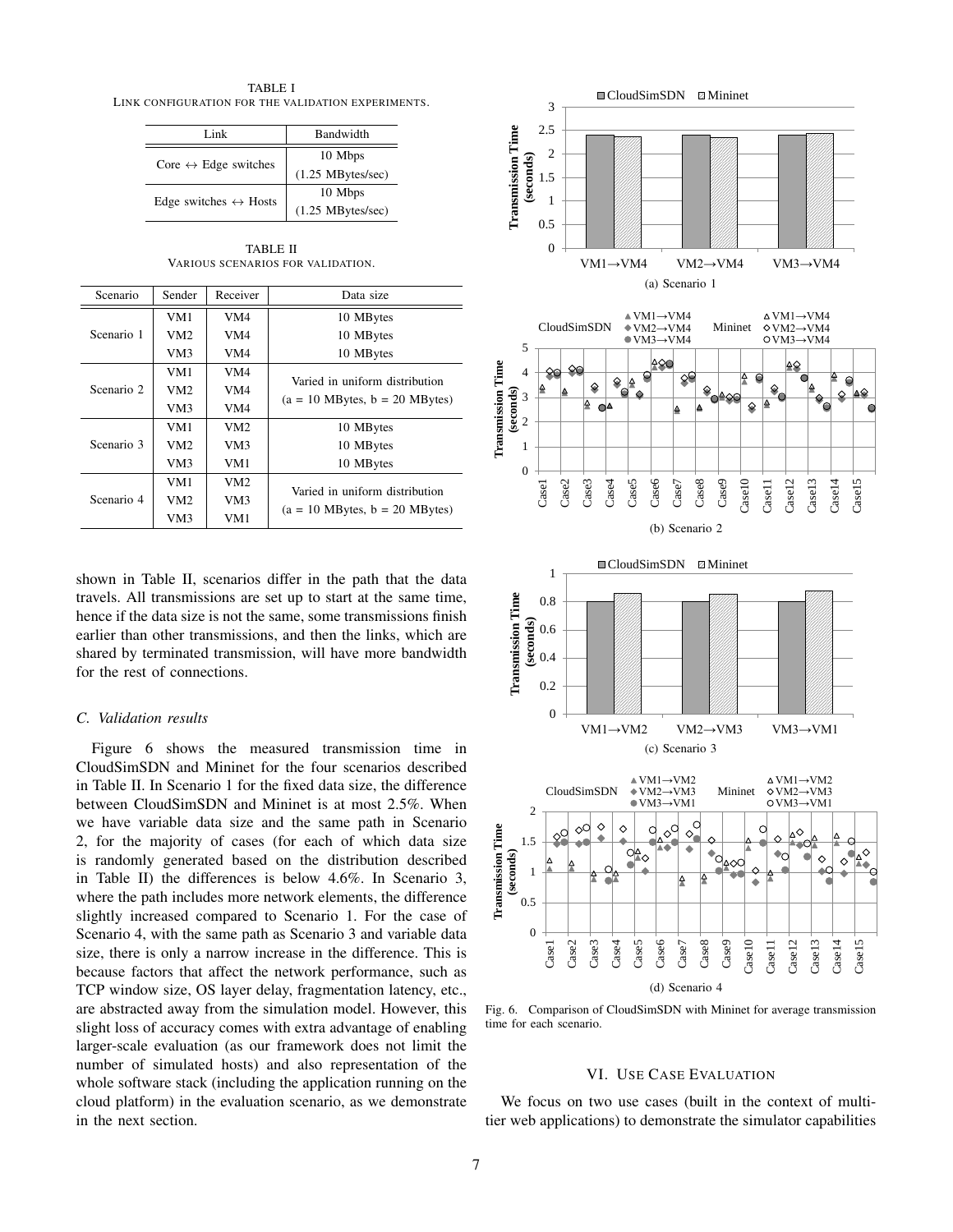TABLE III VM CONFIGURATIONS USED FOR JOINT HOST-NETWORK ENERGY EFFICIENT RESOURCE ALLOCATION USE CASE.

| VM Type    | Cores | <b>MIPS</b> | Bandwidth |
|------------|-------|-------------|-----------|
| Web Server | 2     | 2000        | 100 Mbps  |
| App Server |       | 1500        | 100 Mbps  |
| DB Server  |       | 2400        | 100 Mbps  |
| Proxy      |       | 2000        | 500 Mbps  |
| Firewall   |       | 3000        | 500 Mbps  |

TABLE IV ENERGY CONSUMPTION AND THE MAXIMUM NUMBER OF SIMULTANEOUSLY UTILIZED HOSTS FOR DIFFERENT VM PLACEMENT POLICIES.

| Algorithm     |              | Energy consumption (Wh) | Max Nodes |              |                 |
|---------------|--------------|-------------------------|-----------|--------------|-----------------|
|               | <b>Hosts</b> | <b>Switches</b>         | Total     | <b>Hosts</b> | <b>Switches</b> |
| Worst Fit (A) | 2,396,380    | 112,492                 | 2,508,871 | 100          | 11              |
| Best Fit (B)  | 1,848,038    | 92.493                  | 1,940,532 | 30           |                 |
| Energy saving | 548,341      | 19,999                  | 568,340   |              |                 |
| $(A-B)$       | (23%)        | (18%)                   | (23%)     | ۰            |                 |



Fig. 7. Physical topology for traffic prioritization use case evaluation.

TABLE V VM CONFIGURATIONS FOR TRAFFIC PRIORITIZATION USE CASE.

| VM Type    | Cores | <b>MIPS</b> |
|------------|-------|-------------|
| Web Server |       | 2000        |
| App Server | ')    | 1500        |
| DB Server  |       | 2400        |

and to highlight the advantages of adopting SDN in data centers. The use cases are joint host-network energy efficient resource allocation and traffic prioritization to improve QoS of priority users. Note that such evaluation can only be done with CloudSimSDN (not Mininet) as our simulator supports both compute and network simulations.

## *A. Joint host-network energy efficient resource allocation*

The first use case evaluates the energy savings in SDNenabled cloud data center via VM consolidation. If resources are consolidated, unused hosts and switches can be switched off by the controller, which maximizes energy efficiency. In this experiment, we tested different VM placement policies and estimated the energy consumption of hosts and switches. For the test, a data center with 100 hosts and 11 switches is created in CloudSimSDN. Each host is configured with 16 processing cores, and each of them has a capacity of 4000 MIPS. The link bandwidths of host-network connections are set to 1 Gbps.

500 VM creation requests are generated based on randomly selected VM types specified in Table III, and each request has different start time and lifetime following exponential distribution and Pareto distribution respectively [19]. The network workload is also created for the execution time of VMs to ensure switches are working throughout the VM lifetime. We assumed that VMs are fully utilized and continuously generate network traffic.

We evaluated two commonly used heuristics for VM placement: Best Fit and Worst Fit. The Best Fit policy selects a host whose resources are the most utilized but still available to accommodate allocation requests. In this approach, VMs tend to be consolidated to a smaller number of hosts, and network traffic between hosts can be reduced as more VMs are placed within a host. In contrast, the Worst Fit algorithm selects the freest host which has the maximum available resources, in which VMs can maximize their computational power. To find the most or the least utilized host, we used a normalized unit to combine CPU requirements (total MIPS) and bandwidth constraints, since the two dimensional requirements should be considered at the same time. Power consumption for hosts and switches are modeled based on the works by Pelley at al. [20] and Wang et al. [21], respectively.

We compared the result of the two algorithms in terms of two metrics: energy consumption of hosts and switches, and the maximum number of simultaneously utilized nodes. As shown in Table IV, the result depicts that overall 23% of energy consumption of the data center can be saved when the Best Fit is applied for VM placement. Although this result is mainly attributed to the hosts that saved 23% of their power consumption in Best Fit, consolidation of network traffic and deactivation of idle switches also saved 18% of energy usage from switches.

# *B. Traffic prioritization*

In traditional cloud data center networks, prioritizing network traffic based on the user type was difficult due to complexity and overhead of configuring network elements in such a dynamic environments. However, it is viable in SDNenabled cloud data center to allocate bandwidth to premium users. This is because the controller is fully aware of network topology and traffic and is capable of controlling queues in SDN switches and dynamically assigning flows to network paths. In this use case, we demonstrate how CloudSimSDN effectively models this capability of SDN.

In simulation, we modeled a data center with depth 3 tree topology and 100 hosts (see Figure 7). That is, one core switch connected to 10 edge switches, and each edge switch connected to 10 hosts. Each host is configured with 16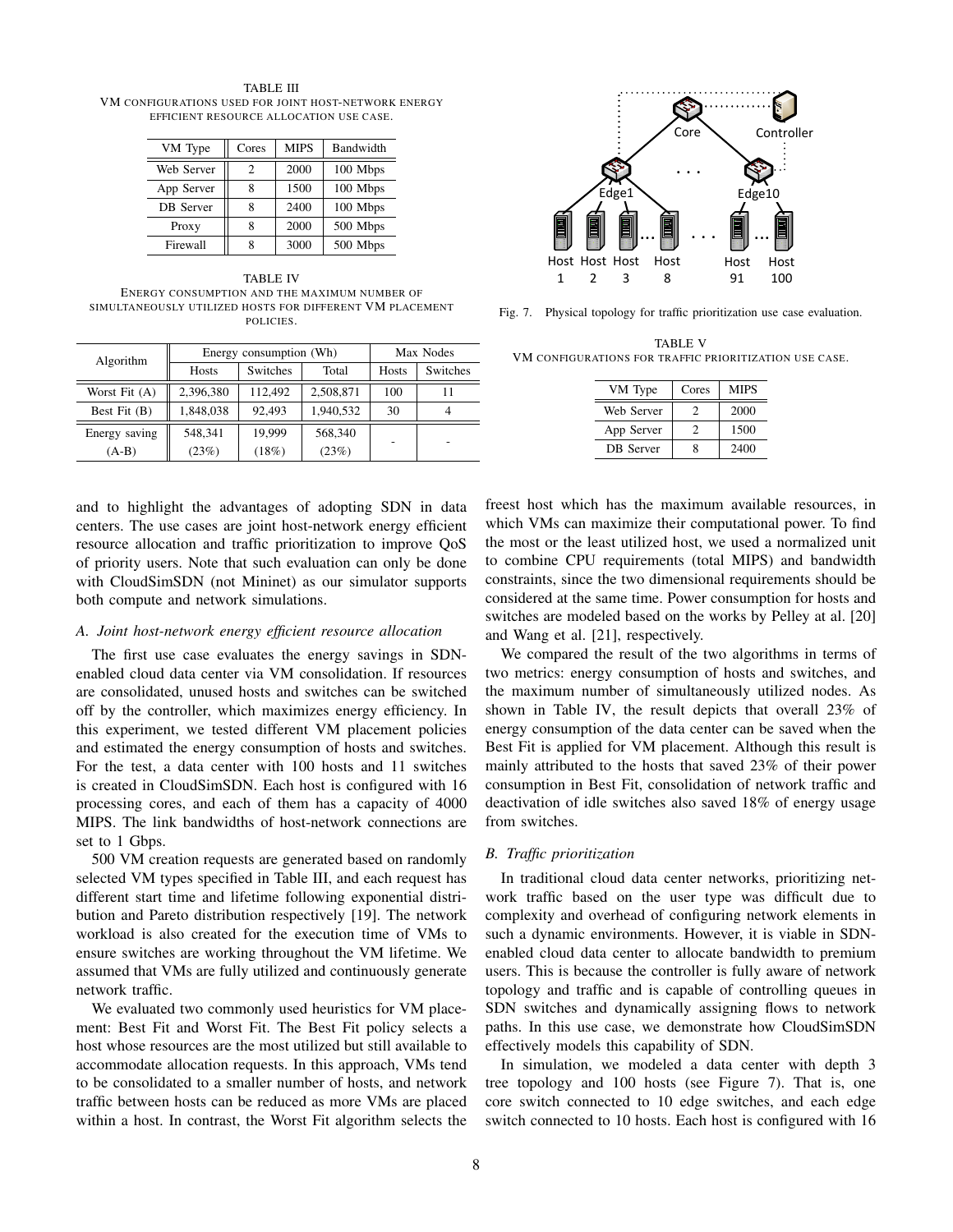TABLE VI CHARACTERISTICS OF REQUESTS USED FOR TRAFFIC PRIORITIZATION EVALUATION. REQUESTS ARE BASED ON THE MODEL PROPOSED BY ERSOZ ET AL. [22].

|                                 | Distribution     | Parameters                            |
|---------------------------------|------------------|---------------------------------------|
| Request inter-<br>arrival times | Log-normal Dist. | $\mu$ =1.5627, $\sigma$ =1.5458       |
| Packet sizes                    | Log-normal Dist. | $\mu$ =5.6129, $\sigma$ =0.1343 (Ch1) |
|                                 |                  | $\mu$ =4.6455, $\sigma$ =0.8013 (Ch2) |
|                                 |                  | $\mu$ =3.6839, $\sigma$ =0.8261 (Ch3) |
|                                 |                  | $\mu$ =7.0104, $\sigma$ =0.8481 (Ch4) |
| Workload<br>sizes               | Pareto Dist.     | location=12.3486, shape=0.9713        |

processing cores and 8000 MIPS processing capacity. Physical links are configured with 1Gbps (125 MBytes/sec) bandwidth and 0.5 msec latency.

There are 50 different customers using the cloud infrastructure in total, 10 users among them are premium users. Each user has an application running on three VMs: Web Server, App Server, and DB Server. Configuration of each VM is shown in Table V. As this experiment aims at evaluating application processing and network performance, the sizes of RAM and storage are not considered as constraints. In the simulation environment, the controller can create separate virtual channels for different data flows. The idea is to allow priority traffic to consume more bandwidth than normal traffic. Thus, virtual channels between VMs are dynamically segmented into two different channels: priority channel and standard channel. By default, without traffic prioritization (when SDC is not used) a standard channel is used to transfer data between VMs regardless user priority where the bandwidth is evenly shared among all packets in the same channel. In contrast, by enabling traffic prioritization feature, a specific amount of bandwidth is exclusively and dynamically allocated for the priority channel, and thus such a bandwidth becomes unavailable for other channels.

For each user, different workloads are generated synthetically based on a typical web service model [22]. Table VI shows the characteristics of synthetic data used for the evaluation. Each request consists of five application processing and four data transmissions in between. At first, processing is done in the Web Server, and then the request is passed to App Server via network transmission. Similarly, App Server has processing and requests data to DB Server. DB Server processes data and return to App Server. Finally, Web Server receives processed data from App Server and responds to the end-user.

When traffic prioritization is enabled, for each priority channel we exclusively provide minimum of 333 Mbps bandwidth. If the bandwidth demand from priority channels exceeds the link capacity, it is equally shared among the priority channels, and no bandwidth is allocated to the standard channels. To make the experiment simple, traffic prioritization is simplified in the simulation without considering sophisticated traffic



shaping methods. We measured the response time for each request from submission at the Web Server until return to the end-user.

Figure 8a shows detailed performance improvement for each premium user when traffic prioritization is enabled. While response times for Premium User 5 to 10 have remained almost same, Premium User 1 to 4 experienced improvement in application performance. The reason is when the Premium User 1 to 4 are entered, the system experienced higher load and therefore assigning the exclusive bandwidth to the flow of priority requests decreased the response time. This dynamic allocation of bandwidth per-flow is an important feature of SDN to control the QoS in data centers.

In addition, as shown in Figure 8b, average application response time for premium users decreased from 1.636 to 1.325 seconds when traffic prioritization is enabled, in which performance is improved by 19.0% on average. On the other hand, overall response time for normal users is slightly increased from 1.929 to 2.009 seconds.

Via this use case, we show how cloud providers can use SDN flow management capability to offer services with various QoS levels. As demonstrated, there is a certain amount of bandwidth reserved for the priority channel that allows priority requests to be served in much shorter time. However, still policies need to be developed to dynamically derive this certain amount of bandwidth based on the changes in the workload, the user QoS requirements (maximum response